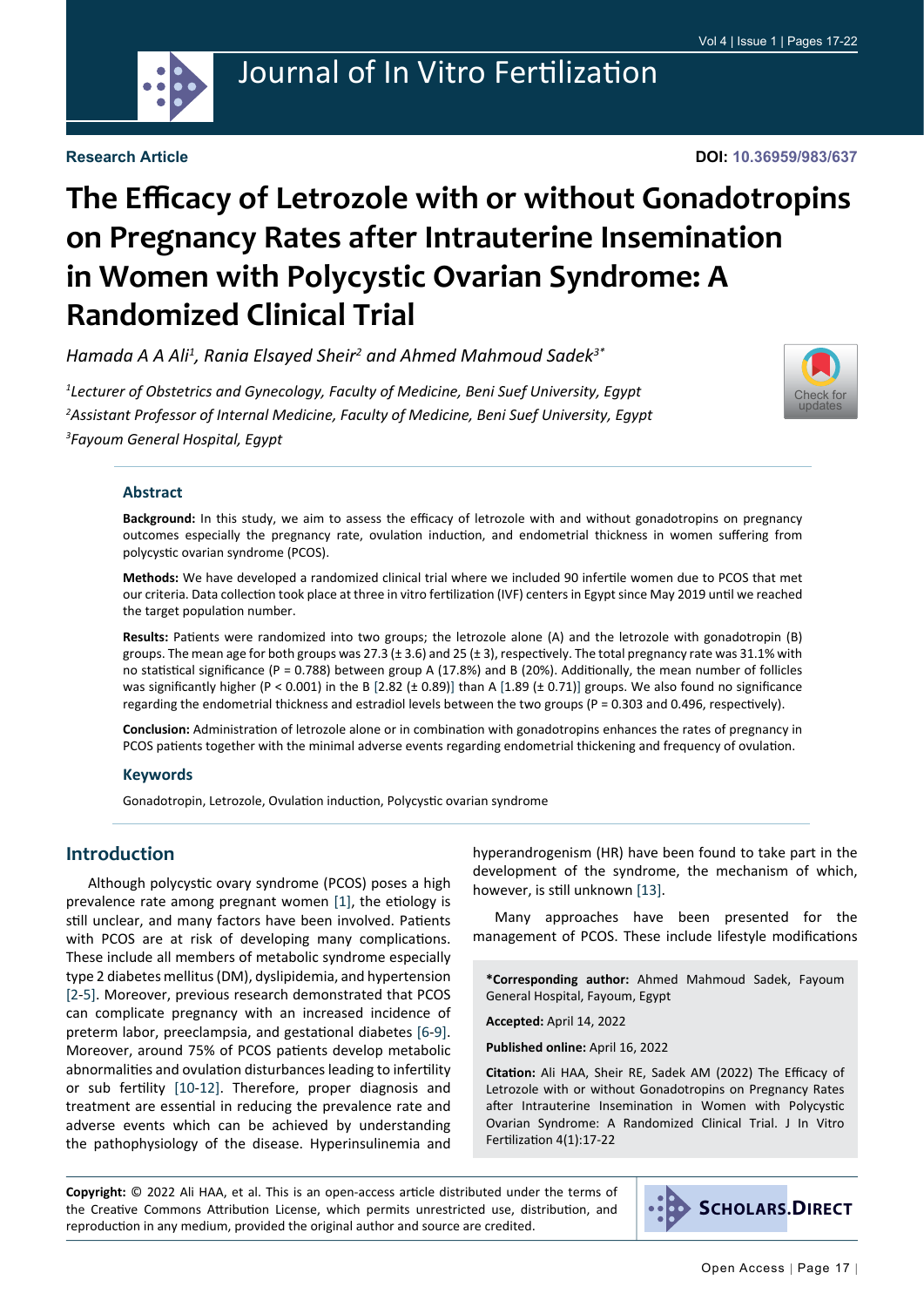as weight reduction and dietary interventions. Intrauterine insemination (IUI) has been performed to induce pregnancy in many infertility events including ovulatory disorders, unexplained infertility and male-related infertility [[14\]](#page-5-6). However, many pharmacological regimens have been introduced for further ovarian stimulation and pregnancy induction. Various treatment regimens have been reported as clomiphene citrate (CC), letrozole, and gonadotrophins. Other measures include laparoscopic ovarian surgery (LOS), and *in-vitro* fertilization (IVF). Despite being used as a firstline drug in treating PCOS, CC-resistance, which is a condition when pregnant women fail to ovulate or conceive, develops in 20% of pregnant women [[15\]](#page-5-7).

The administration of human Menopausal Gonadotropin (HMG) or follicle-stimulating hormone (FSH) has been used with or without anti estrogens or aromatase inhibitors to inhibit ovarian hyperstimulation and multiple pregnancies [[16\]](#page-5-8). Letrozole, a potent third-generation aromatase inhibitor, has been effectively reported to enhance pregnancy outcomes with low multiple gestation rates [\[17](#page-5-9)]. Several investigations have reported potentially accepted pregnancy rates after letrozole application. Some of these showed that letrozole was superior to other drugs in terms of enhancing pregnancy rates [\[18](#page-5-10)-[23\]](#page-5-11). The main advantages of letrozole include mono-ovulation and the short plasma half-life of the drug (45 hours) so that it would be rapidly eliminated from the body. Besides, the anti-estrogen effect of the drug will not persist due to the minimal effect on estrogen receptors (ER). Therefore, minimal/no adverse events may occur on the endometrium and cervical mucosa [[24\]](#page-5-12). However, not enough evidence can be concluded for routine letrozole use.

In this study, we aim to compare the efficacy of letrozole alone and letrozole together with gonadotrophins in terms of mild ovarian stimulation for obtaining favorable pregnancy rates in pregnant women undergoing IUI.

## **Methods**

#### **Study design and participants**

This multicenter study was conducted at the following IVF centers in Egypt: Beni-Suef University, Beni-Suef, the Omuma IVF center, Fayoum, and El-Nada IVF center, Beni-Suef. Patients were included in this study if they were 1) Infertile with PCOS according to the Rotterdam criteria [\[25](#page-5-13)]; 2) < 35-years-old; 3) With normal thyroid-stimulating hormone and prolactin levels; 4) Menstrual third day FSH levels < 12 IU/ml; 5) Normal hysterosalpingography (HSG), and 6) Abnormal semen analysis. Patients were excluded if any of the mentioned criteria were not achieved.

Sample size calculation was done using the comparison of occurrence of ongoing pregnancy through intrauterine insemination between infertile PCO women treated with letrozole and those treated with letrozole plus gonadotropins for induction of ovulation. The calculation was done based on comparing two proportions from independent samples in a prospective study using the Chi test, with a fixed  $\alpha$ -error level at 0.05. The power was set at 80% and the intervention groups

(case: Control) ratio was set at 1. Sample size calculation was done using PS Power and Sample Size Calculations software, version 3.0.11 for MS Windows (William D. Dupont and Walton D. Vanderbilt, USA).

The allocation of patients was done randomly using a random sequence generation method and patients were equally randomized into the letrozole alone (Group A) and the letrozole plus gonadotropins (Group B) groups. Group A received 2.5 mg letrozole twice daily on day 2-5 of the menstrual cycle while group Breceived gonadotropins starting from day 7 plus letrozole 2.5 mg twice daily on the day 2-5 of the menstrual cycle. Gonadotropin doses were determined according to the age, basal FSH level, BMI, former treatment regimens of the patient, and adjusted according to the follicular response and estradiol (E2) levels of the patient. Then intrauterine insemination has been conducted for all patients.

#### **Data collection**

The study has started in May 2019 and continued data collection until reaching the target number of cases. Data have been collected through a pre-designed questionnaire. Each patient was examined on the 2-5 days of menstruation for their weight and length. Body mass indexes (BMI) were recorded. FSH, luteinizing hormone (LH), E2, progesterone, prolactin, and TSH levels were measured by immuneenzymatic method (ELISA) on the  $2^{nd}$ -3<sup>rd</sup> day of menstruation.

#### **Follow-up and outcome measures**

Patients were evaluated by transvaginal ultrasonography on the 9th day of menstruation and lasted daily after the greatest follicle reached 14 mm. For computing, the follicular size mean of two dimensions was calculated. Endometrial thickness was measured in the longitudinal axis of the uterus between echogenic surfaces. Moreover, a 10,000 IUHCG was administered intramuscularly when the greatest follicle reached a 17-18 mm size and 36 h after HCG administration.

The main outcomes of our study include the pregnancy rates in both groups and the significance between both. In addition, the significance in endometrial thickening and the number of follicles will be also estimated. By this, we hope to determine whether letrozole alone is better than the combination of gonadotropin and letrozole administration with the pre-specified doses in terms of the aforementioned outcomes.

#### **Statistical analysis**

Data will be analyzed by SPSS 25 (SPSS Inc, Chicago, IL, USA). Descriptive statistics for continuous variables were done by mean ± standard deviation (SD) and nominal variables were done by variable counts and percentages. Moreover, the Chi-square test will be used to examine the nominal variables. For continuous variables, the normal distribution was tested using the Kolmogorov-Smirnov test and according to the results, either the independent samples t-test or the Mann-Whitney-U test were used. A P value < 0.05 will be considered statistically significant.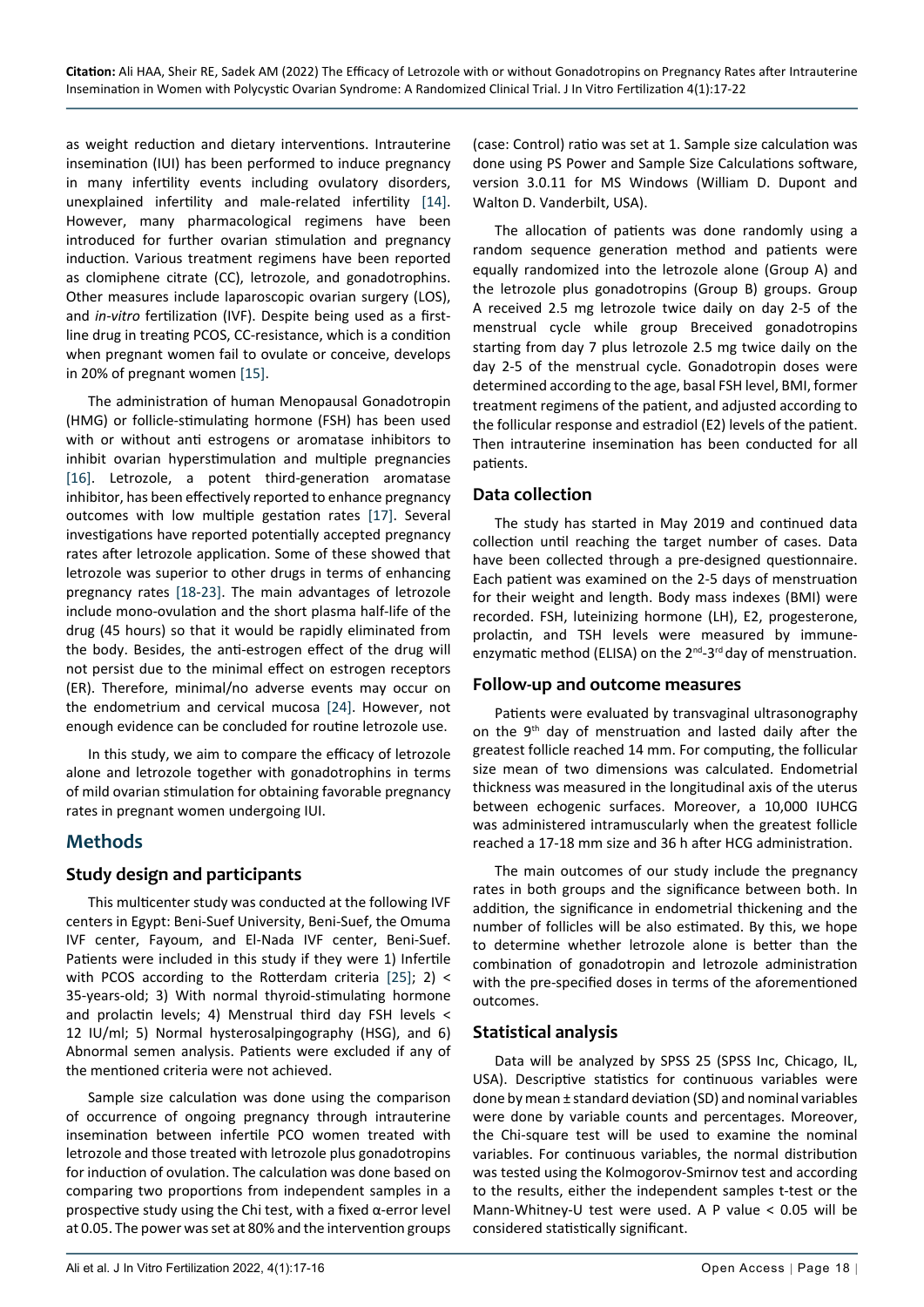**Citation:** Ali HAA, Sheir RE, Sadek AM (2022) The Efficacy of Letrozole with or without Gonadotropins on Pregnancy Rates after Intrauterine Insemination in Women with Polycystic Ovarian Syndrome: A Randomized Clinical Trial. J In Vitro Fertilization 4(1):17-22

| <b>Variable</b>                 | Letrozole (Group A) |                                     | Letrozole plus Gonadotropin<br>(Group B) |                           | <b>Total</b> |                                     | $P-value^*$ |
|---------------------------------|---------------------|-------------------------------------|------------------------------------------|---------------------------|--------------|-------------------------------------|-------------|
|                                 | $(n = 45)$          |                                     | $(n = 45)$                               |                           | $(n = 90)$   |                                     |             |
|                                 | Mean                | <b>Standard</b><br><b>Deviation</b> | Mean                                     | <b>Standard Deviation</b> | Mean         | <b>Standard</b><br><b>Deviation</b> |             |
| Age (year)                      | 27.3                | 3.6                                 | 25                                       | 3                         | 26.1         | 3.5                                 | $0.002*$    |
| BMI ( $\text{kg/m}^{2}$ )       | 28                  | 1.8                                 | 28.8                                     | 2.3                       | 28.3         | 2.1                                 | 0.091       |
| Prior Infertility period (year) | 2.6                 | 1                                   | 2.6                                      | 0.7                       | 2.6          | 0.8                                 | 0.731       |
| FSH (mIU/mL)                    | 5.8                 | 1.3                                 | 5.8                                      | 0.9                       | 5.8          | 1.1                                 | 0.993       |
| Progesterone (ng/mL)            | 1.9                 | 0.7                                 | 1.8                                      | 0.7                       | 1.8          | 0.7                                 | 0.26        |
| LH (IU/L)                       | 6.2                 | 1.3                                 | 6.2                                      | 0.9                       | 6.2          | 1.1                                 | 0.948       |
| Baseline E2 (pg/mL)             | 53.8                | 9.9                                 | 50.4                                     | 16.6                      | 52.1         | 13.7                                | 0.248       |
| Prolactin (ng/mL)               | 13.6                | 3.1                                 | 15                                       | 4.1                       | 14.3         | 3.7                                 | 0.127       |
| TSH (mU/L)                      | 2.3                 | 0.8                                 | 2.1                                      | 0.5                       | 2.2          | 0.7                                 | 0.4         |

#### <span id="page-2-0"></span>**Table 1:** Baseline characteristics of the included patients.

¥ Mann-Whitney U test; \* Significant P-value

<span id="page-2-1"></span>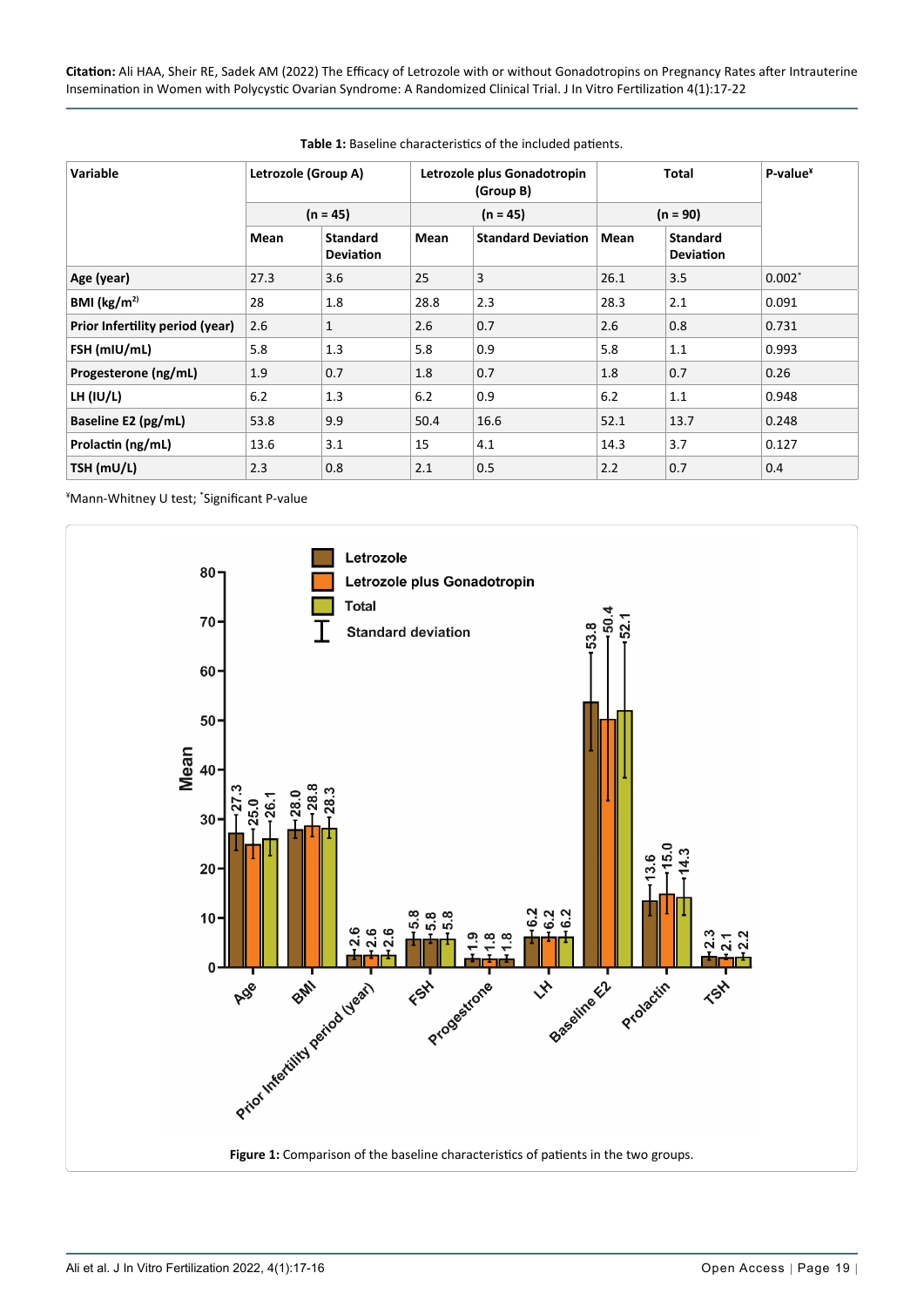**Citation:** Ali HAA, Sheir RE, Sadek AM (2022) The Efficacy of Letrozole with or without Gonadotropins on Pregnancy Rates after Intrauterine Insemination in Women with Polycystic Ovarian Syndrome: A Randomized Clinical Trial. J In Vitro Fertilization 4(1):17-22

### **Results**

#### **Patients characteristics**

We have included 90 patients with a total mean infertility period of 2.6 (± 0.8) years. Patients were equally randomized into 45 patients in each group. The mean age was 27.3 ( $\pm$  3.6) and 25 ( $\pm$  3) years for groups A and B, respectively. The mean BMI was 28 ( $\pm$  1.8) and 28.8 ( $\pm$  2.3) kg/m<sup>2</sup> for groups A and B, respectively, with no statistical significance ( $P = 0.091$ ). Other variables including the FSH, LH, TSH, progesterone, prolactin, and baseline E2 have been compared between the two groups with the Mann-Whitney-U test and no statistical significance

was found. Detailed values and outcomes of these variables are presented in [Table 1](#page-2-0) and [Figure 1](#page-2-1).

#### **Study outcomes**

A total of 73 patients (68.9%) have shown negative pregnancy tests, while 17 (31.1%) patients were pregnant ([Table 2\)](#page-3-0). On comparing the pregnancy rate in both treatment groups, no statistical significance was estimated ( $P = 0.788$ ) with 17.8% pregnancies in the letrozole group versus 20% in the combined treatment group ([Figure 2\)](#page-3-1). The mean number of follicles was 1.89 ( $\pm$  0.71), and 2.82 ( $\pm$  0.89) in the letrozole only and the combined letrozole and gonadotropin groups,

<span id="page-3-0"></span>**Table 2:** Comparison of pregnancy rates among two treatment groups.

| <b>Pregnancy Test</b> | Letrozole (Group A) |      | Letrozole plus Gonadotropin (Group B) | Total      |       | P-value <sup>1</sup> |       |
|-----------------------|---------------------|------|---------------------------------------|------------|-------|----------------------|-------|
|                       | $(n = 45)$          |      | $(n = 45)$                            | $(n = 90)$ |       |                      |       |
|                       | Count               | %    | Count                                 | %          | Count | %                    |       |
| Negative              | 37                  | 82.2 | 36                                    | 80         | 73    | 81.1                 | 0.788 |
| <b>Positive</b>       | 8                   | 17.8 | 9                                     | 20         | 17    | 18.9                 |       |

¶Chi-square test

<span id="page-3-2"></span>**Table 3:** Comparison of post-treatment parameters among the two treatment groups.

|                                         | Letrozole (Group A) |                                     | Letrozole plus Gonadotropin<br>(Group B) |                                     | <b>Total</b> | $P-value^*$               |                        |
|-----------------------------------------|---------------------|-------------------------------------|------------------------------------------|-------------------------------------|--------------|---------------------------|------------------------|
|                                         | Mean                | <b>Standard</b><br><b>Deviation</b> | Mean                                     | <b>Standard</b><br><b>Deviation</b> | Mean         | <b>Standard Deviation</b> |                        |
| <b>Number of follicles</b>              | 1.89                | 0.71                                | 2.82                                     | 0.89                                | 2.36         | 0.93                      | $< 0.001$ <sup>*</sup> |
| <b>Endomaterial Thickness (mm)</b> 7.61 |                     | 1.35                                | 7.31                                     | 1.56                                | 7.46         | 1.46                      | 0.303                  |
| E2 $(pg/mL)$                            | 928.89              | 125.45                              | 908.89                                   | 124.9                               | 918.89       | 124.88                    | 0.496                  |

¥ Mann-Whitney U test; \* Significant P-value

<span id="page-3-1"></span>

Ali et al. J In Vitro Fertilization 2022, 4(1):17-16 Open Access | Page 20 |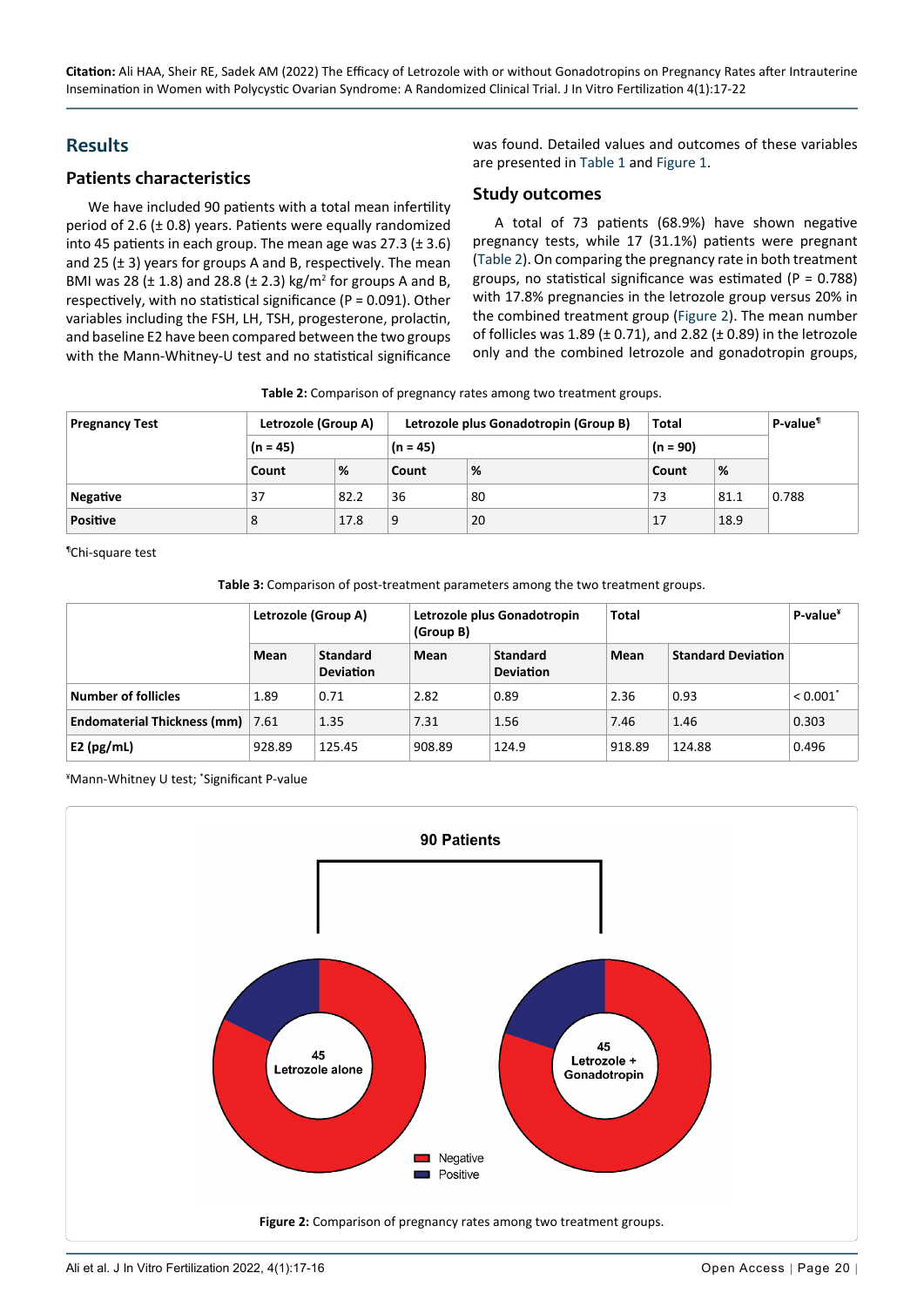respectively. The mean endometrial thickness was 7.6 1 ( $\pm$ 1.35) and 7.31 ( $\pm$  1.56) mm in group A and B, respectively. Furthermore, the mean E2 levels were 928.89 (± 125.45) and 908.89 (± 124.9) pg/mL in group A and B, respectively. None of these variables showed normal distribution on posttreatment assessment. Accordingly, the Mann-Whitney-U test was used to compare the two groups, and by which, the number of follicles was the only significant variable (P < 0.001) between the two groups ([Table 3](#page-3-2)).

#### **Discussion**

Letrozole has been recently introduced as the most effective therapy in treating infertility and increasing the pregnancy rates in PCOS patients [\[26](#page-5-17),[27](#page-5-18)]. Although CC has been widely used as the first-line treatment for this condition, letrozole has been proposed as an alternative of it due to its harmful side effects [[28](#page-5-19)]. Letrozole has now been in practice to induce ovulation in both non ovulatory and ovulatory women with infertilities [[29-](#page-5-20)[31\]](#page-5-21). It can lead to ovulation in 62% of CCresistant patients and can boost the pregnancy rate by up to 14.7% [[31\]](#page-5-21). Besides, minimal side effects have been reported with the drug, therefore, it can be the first line of therapy in patients who tolerate CC, but with thin endometrial [[32\]](#page-5-22). Moreover, gonadotropins are usually used as the second line of treatment behind CC. However, as a result of the minimal adverse effects and the economic advantages of using letrozole, it has recently been widely used instead of gonadotrophins in CC-resistant patients. Gonadotrophins can lead to serious adverse events as ovarian hyperstimulation and even death, and therefore, they should not be used alone [\[32\]](#page-5-22). In this study, we aimed to compare the efficacy of letrozole as an ovulation-inducing agent with a combination of letrozole and gonadotropins in terms of enhancing the pregnancy rate, the effect on endometrial thickening, and the number of released follicles per each group.

The difference in demographics among the two study groups was significant in terms of participants age only  $(P =$ 0.002) while other demographics as BMI and previous periods of infertility were not. On the other hand, Alizzi, et al. reported significant findings regarding these variables. Regarding the administered amounts of letrozole and gonadotrophins, no consensus has been reported concerning the optimal daily and cumulative doses. However, as reported by Badawy, et al. [\[33\]](#page-5-23) and Polyzos, et al. [\[34](#page-5-24)] we used a fixed daily dose of 5 mg of letrozole which is said to be more efficient than other doses. On the other hand, the used doses of gonadotrophins in our study were dependent on many factors as the level of endogenous gonadotropins, and the demographics of the patients.

The results of our study indicate the fact that letrozole can be used as a second line-treatment after CC and before surgical intervention without embryo cryopreservation. On the other hand, our results also showed that letrozole can minimize the adverse events of gonadotrophins and obtain better outcomes. In this study, the total pregnancy rate was 31.1%. Moreover, we found no significance between using letrozole alone (17.8%) or in combination with gonadotropins (20%) (P = 0.788). Our results are consistent with the results of Yu, et al. which reported similar pregnancy rates [[35\]](#page-5-14). Unlike our study, Alizzi, et al. [\[36](#page-5-15)] reported a total higher pregnancy rate among their population. Additionally, the authors reported that higher pregnancy rates were associated with using letrozole alone, however, this was not statistically significant when comparing it to the combined use of both letrozole and gonadotrophins. Moreover, Chen, et al. [\[37](#page-5-16)] reported significantly higher pregnancy rates with the combination of letrozole with gonadotrophins over letrozole alone.

Among other outcomes that were assessed by our study, we found that the mean number of follicles was significantly higher in the combined letrozole and gonadotropins group than the letrozole group. Moreover, the effect of both regimens on endometrial thickness and E2 levels was not statistically significant, however, higher estimations were recorded when using letrozole alone. On the other hand, Chen, et al. [[37](#page-5-16)] found that letrozole alone was associated with significantly lower levels of E2 and increased thickness of endometrium while Yu, et al. [\[35](#page-5-14)] reported that letrozole was significantly associated with a thinner endometrium and Alizzi, et al. [[36\]](#page-5-15) found no significance.

Limitations to our study include the small sample size of patients that met our inclusion criteria which may have influenced the results of our outcomes.

## **Conclusion**

Our results showed that both regimens of letrozole and letrozole with gonadotropins can enhance the rate of pregnancy after performing IUI. However, favoring one of them over the other required statistical significance which we did not find in this study for many variables. In addition, our study favors the use of the letrozole which showed significant results in terms of increasing the number of follicles unlike combining it with gonadotrophins which have shown a persistent over-stimulatory effect.

#### **Ethical Statement**

None.

## **Conflict of Interest**

None.

#### **Funding**

None.

**References**

- <span id="page-4-0"></span>1. [March WA, Moore VM, Willson KJ, et al. \(2010\) The prevalence](https://pubmed.ncbi.nlm.nih.gov/19910321/)  [of polycystic ovary syndrome in a community sample assessed](https://pubmed.ncbi.nlm.nih.gov/19910321/)  [under contrasting diagnostic criteria. Hum Reprod 25: 544-551.](https://pubmed.ncbi.nlm.nih.gov/19910321/)
- <span id="page-4-1"></span>2. [Legro RS, Kunselman AR, Dodson WC, et al. \(1999\) Prevalence](https://pubmed.ncbi.nlm.nih.gov/9920077/)  [and predictors of risk for type 2 diabetes mellitus and impaired](https://pubmed.ncbi.nlm.nih.gov/9920077/)  [glucose tolerance in polycystic ovary syndrome: a prospective,](https://pubmed.ncbi.nlm.nih.gov/9920077/)  [controlled study in 254 affected women. J Clin Endocrinol Metab](https://pubmed.ncbi.nlm.nih.gov/9920077/)  [84: 165-169.](https://pubmed.ncbi.nlm.nih.gov/9920077/)
- 3. [Chen M-J, Yang W-S, Yang J-H, et al. \(2007\) Relationship between](https://pubmed.ncbi.nlm.nih.gov/17389259/)  [androgen levels and blood pressure in young women with](https://pubmed.ncbi.nlm.nih.gov/17389259/)  [polycystic ovary syndrome. Hypertension 49: 1442-1447.](https://pubmed.ncbi.nlm.nih.gov/17389259/)